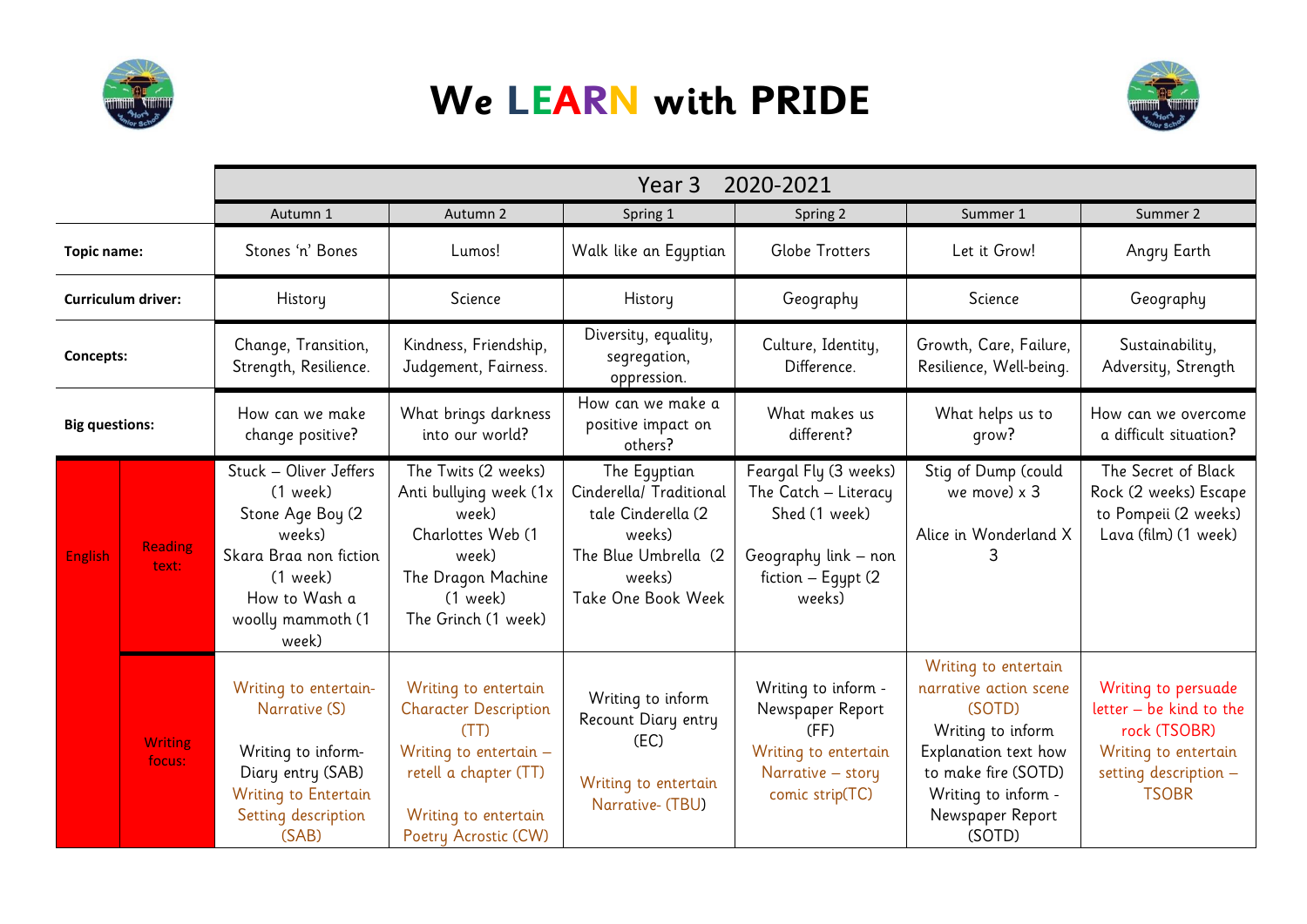|                |              | Writing to inform $-$<br>How to Guide<br>(HTWAWM)<br>Writing to inform-<br>Skara Brae info poster<br>(SB) | Writing to inform $-$<br>encyclopaedia page<br>(TDM)     |                                                            | Writing to inform -<br>letter about trip to<br>Egypt                             | Writing to persuade -<br>persuade speech<br>Queen to be nice<br>(AIW)<br>Writing to entertain -<br>Narrative writing<br>about tea party | Writing to inform-<br>explanation text-How<br>a volcano erupts (ETP)<br>Writing to entertain $-$<br>poem (L) |
|----------------|--------------|-----------------------------------------------------------------------------------------------------------|----------------------------------------------------------|------------------------------------------------------------|----------------------------------------------------------------------------------|-----------------------------------------------------------------------------------------------------------------------------------------|--------------------------------------------------------------------------------------------------------------|
|                | <b>Maths</b> | Place Value (3 weeks)<br>Addition &<br>Subtraction (5 weeks)                                              | Multiplication and<br>Division (3 weeks)                 | Multiplication and<br>Division (3 weeks)<br>Money (1 week) | Statistics (2 weeks)<br>Length and Perimeter<br>(3 weeks)<br>Fractions (2 weeks) | Fractions (3 weeks)<br>Time (3 weeks)                                                                                                   | Property of Shape (2<br>weeks)<br>Capacity and Mass (3<br>weeks)                                             |
| <b>Science</b> |              | Animals including<br>humans                                                                               | Light                                                    |                                                            | Forces                                                                           | Plants                                                                                                                                  | Rocks                                                                                                        |
|                | Geography    |                                                                                                           | Map skills (locational<br>knowledge, place<br>knowledge) |                                                            | Place knowledge                                                                  | Geographical skills<br>and fieldwork (local<br>area                                                                                     | Angry Earth<br>Human and physical<br>geography<br>(earthquakes and<br>volcano)                               |
|                | History      | Stone Age to Iron Age<br>Chronological<br>understanding                                                   |                                                          | Ancient Egypt                                              |                                                                                  |                                                                                                                                         |                                                                                                              |
|                | <b>Music</b> | Let your spirit fly                                                                                       | Glockenspiel stage 1                                     | Three Little Birds                                         | The Dragon Song                                                                  | Bringing us together                                                                                                                    | Reflect, rewind and<br>replay                                                                                |
|                | Art          | Prehistoric Art -<br>Kapow (Unit 3)                                                                       | Formal elements of<br>Art Unit 1                         | Kapow unit 4<br>Craft (tie dye/sewing)                     |                                                                                  | Kapow Unit 2 Art and<br>design skills<br>(Alice in Wonderland<br>link)                                                                  | Kapow Unit 2 Art and<br>design skills - creating<br>a version of a famous<br>cartoon (tintin?)               |